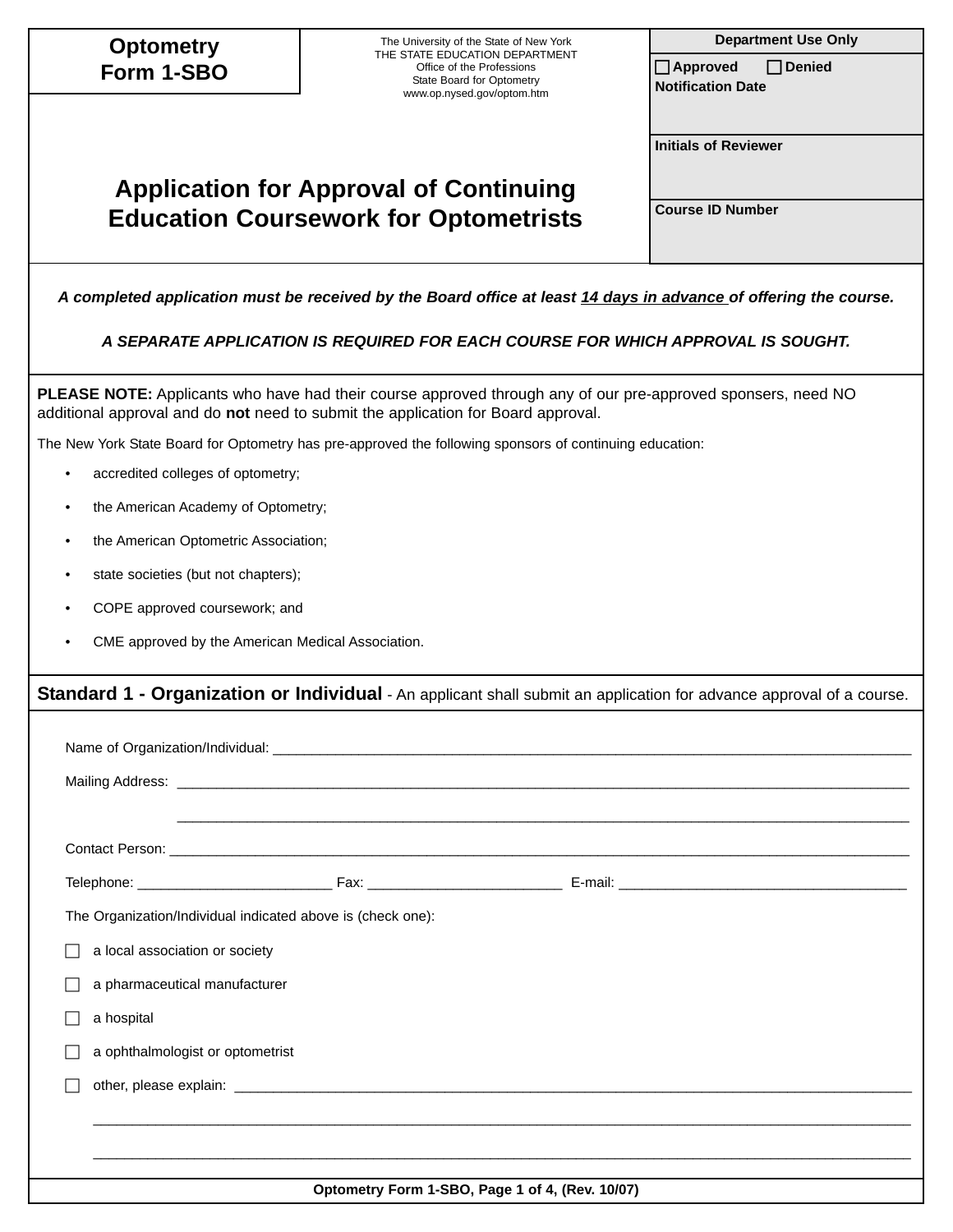|        | Date of Course: $\frac{1}{\sqrt{1-\frac{1}{\sqrt{1-\frac{1}{\sqrt{1-\frac{1}{\sqrt{1-\frac{1}{\sqrt{1-\frac{1}{\sqrt{1-\frac{1}{\sqrt{1-\frac{1}{\sqrt{1-\frac{1}{\sqrt{1-\frac{1}{\sqrt{1-\frac{1}{\sqrt{1-\frac{1}{\sqrt{1-\frac{1}{\sqrt{1-\frac{1}{\sqrt{1-\frac{1}{\sqrt{1-\frac{1}{\sqrt{1-\frac{1}{\sqrt{1-\frac{1}{\sqrt{1-\frac{1}{\sqrt{1-\frac{1}{\sqrt{1-\frac{1}{\sqrt{1-\frac{1}{\sqrt{1-\frac{1}{\$ |  |  |  |  |
|--------|--------------------------------------------------------------------------------------------------------------------------------------------------------------------------------------------------------------------------------------------------------------------------------------------------------------------------------------------------------------------------------------------------------------------|--|--|--|--|
|        |                                                                                                                                                                                                                                                                                                                                                                                                                    |  |  |  |  |
|        |                                                                                                                                                                                                                                                                                                                                                                                                                    |  |  |  |  |
|        | The subject area(s) covered in course are (check all that apply):                                                                                                                                                                                                                                                                                                                                                  |  |  |  |  |
| $\Box$ | ocular disease                                                                                                                                                                                                                                                                                                                                                                                                     |  |  |  |  |
| $\Box$ | pharmacology                                                                                                                                                                                                                                                                                                                                                                                                       |  |  |  |  |
|        | The learning method(s) to be used are (check all that apply):                                                                                                                                                                                                                                                                                                                                                      |  |  |  |  |
| П      | clinical                                                                                                                                                                                                                                                                                                                                                                                                           |  |  |  |  |
| П      | didactic                                                                                                                                                                                                                                                                                                                                                                                                           |  |  |  |  |
|        | Description of course content (or attach course outline):                                                                                                                                                                                                                                                                                                                                                          |  |  |  |  |
|        |                                                                                                                                                                                                                                                                                                                                                                                                                    |  |  |  |  |
|        |                                                                                                                                                                                                                                                                                                                                                                                                                    |  |  |  |  |
|        |                                                                                                                                                                                                                                                                                                                                                                                                                    |  |  |  |  |
|        |                                                                                                                                                                                                                                                                                                                                                                                                                    |  |  |  |  |
|        |                                                                                                                                                                                                                                                                                                                                                                                                                    |  |  |  |  |
|        |                                                                                                                                                                                                                                                                                                                                                                                                                    |  |  |  |  |
|        |                                                                                                                                                                                                                                                                                                                                                                                                                    |  |  |  |  |
|        |                                                                                                                                                                                                                                                                                                                                                                                                                    |  |  |  |  |
|        |                                                                                                                                                                                                                                                                                                                                                                                                                    |  |  |  |  |
|        |                                                                                                                                                                                                                                                                                                                                                                                                                    |  |  |  |  |
|        |                                                                                                                                                                                                                                                                                                                                                                                                                    |  |  |  |  |

Advertisement of course: (Please submit a copy of the brochure, flyer, etc. used for advertising the course)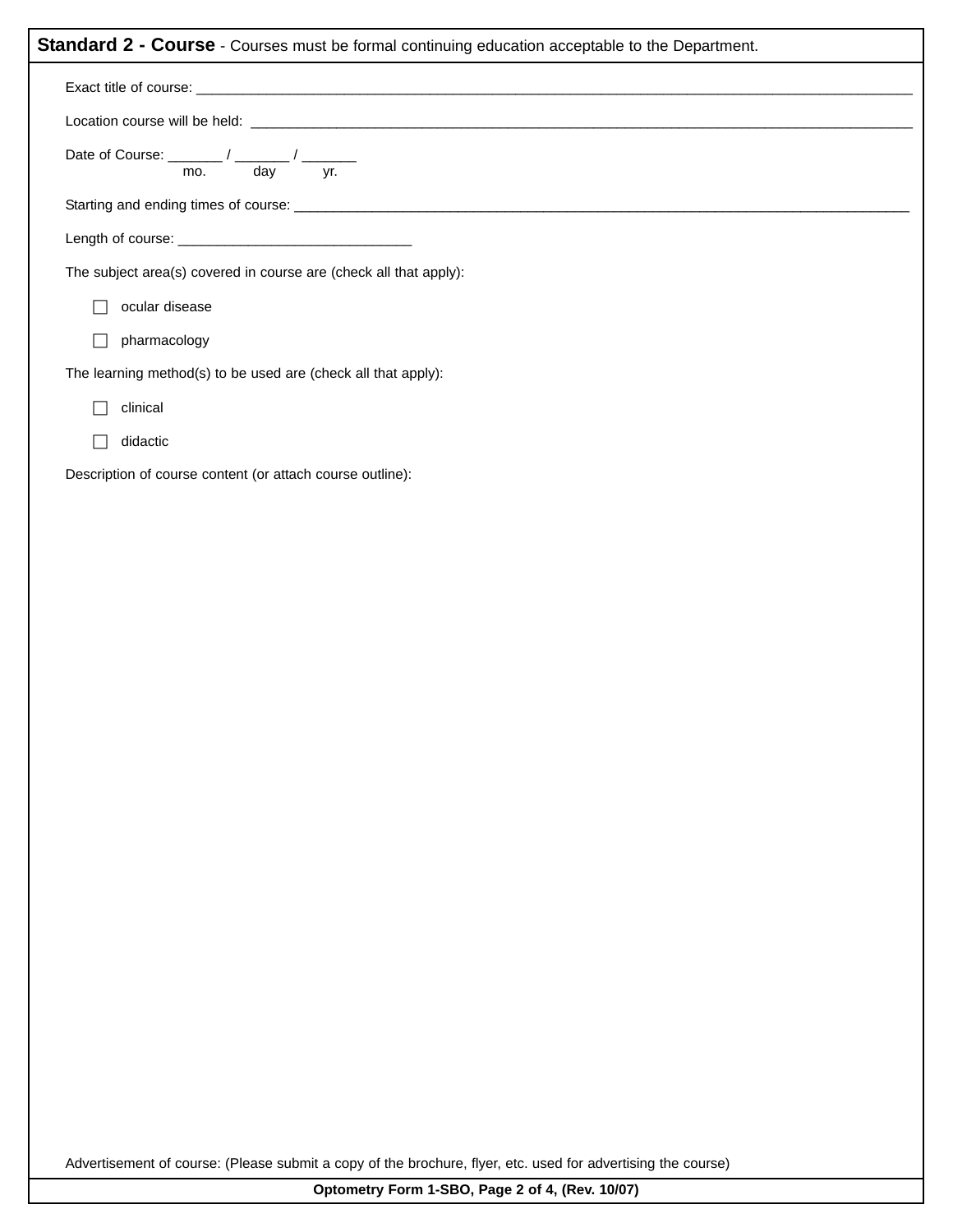|    | Standard 3 - Instructor(s) - Instructors must be qualified to teach the course that will be offered.                                                                                                                                 |     |     |     |
|----|--------------------------------------------------------------------------------------------------------------------------------------------------------------------------------------------------------------------------------------|-----|-----|-----|
|    |                                                                                                                                                                                                                                      |     |     |     |
| 1. |                                                                                                                                                                                                                                      |     |     |     |
|    |                                                                                                                                                                                                                                      | mo. | day | vr. |
|    | Name and location of Institution where Degree was received: <b>All and Strategie and Strategie and Strategie and Strategie and Strategie and Strategie and Strategie and Strategie and Strategie and Strategie and Strategie and</b> |     |     |     |
|    |                                                                                                                                                                                                                                      |     |     |     |
|    |                                                                                                                                                                                                                                      | mo. | day | vr. |
|    |                                                                                                                                                                                                                                      |     |     |     |
|    | Is instructor licensed?<br>$\Box$ Yes $\Box$ No.                                                                                                                                                                                     |     |     |     |
|    |                                                                                                                                                                                                                                      |     |     |     |
|    |                                                                                                                                                                                                                                      |     |     |     |
|    |                                                                                                                                                                                                                                      |     |     |     |
|    |                                                                                                                                                                                                                                      |     |     |     |
| 2. |                                                                                                                                                                                                                                      |     |     |     |
|    |                                                                                                                                                                                                                                      |     |     |     |
|    | Name and location of Institution where Degree was received:                                                                                                                                                                          | mo. | day | yr. |
|    |                                                                                                                                                                                                                                      |     |     |     |
|    |                                                                                                                                                                                                                                      | mo. | day | yr. |
|    |                                                                                                                                                                                                                                      |     |     |     |
|    | Is instructor licensed?<br>$\Box$ Yes $\Box$ No.                                                                                                                                                                                     |     |     |     |
|    |                                                                                                                                                                                                                                      |     |     |     |
|    |                                                                                                                                                                                                                                      |     |     |     |
|    |                                                                                                                                                                                                                                      |     |     |     |
|    |                                                                                                                                                                                                                                      |     |     |     |
|    |                                                                                                                                                                                                                                      |     |     |     |